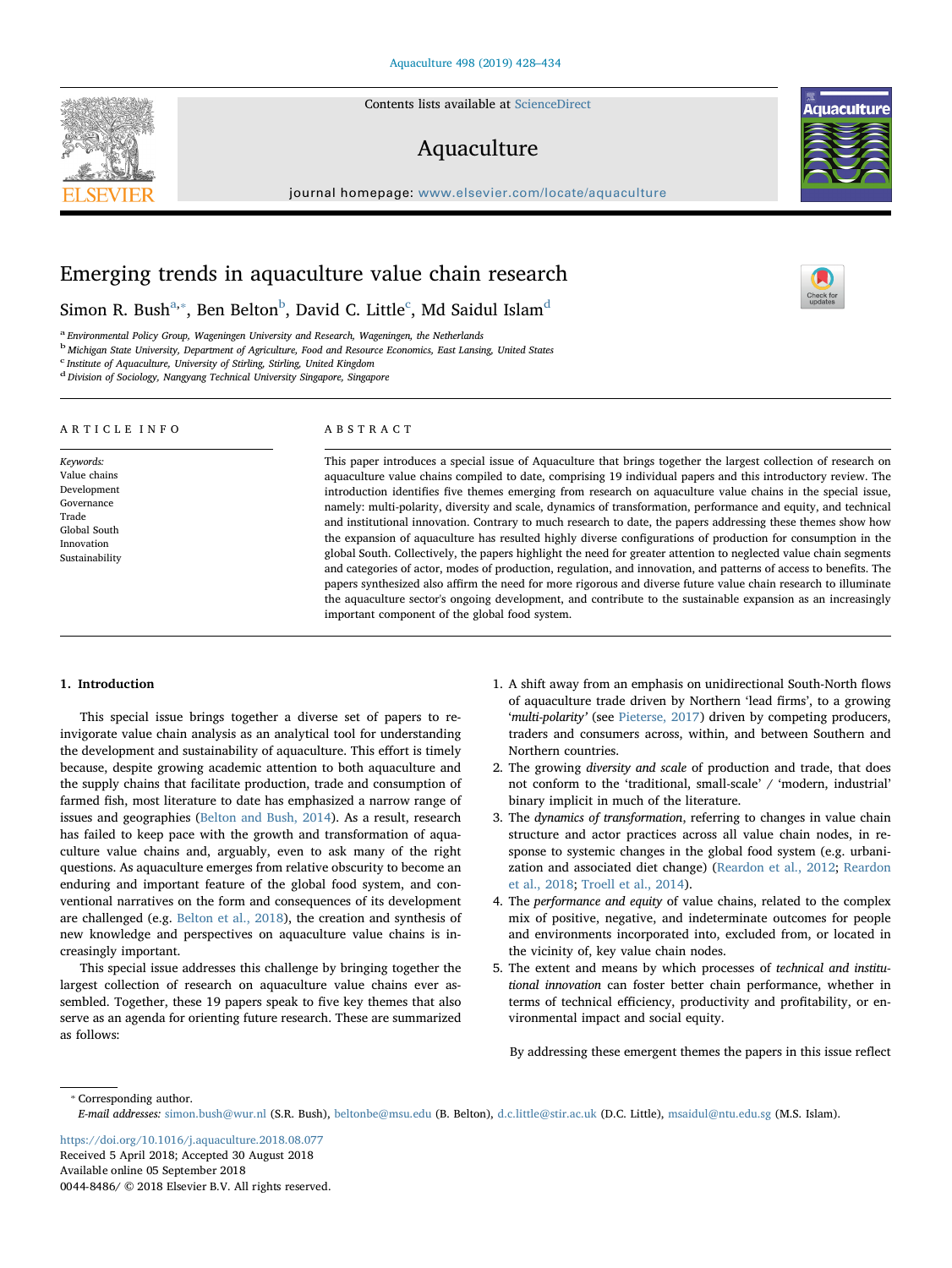the diversity of methodological and disciplinary approaches that fall under the banner of value chain analysis, and provide a nuanced and current analysis of many aspects of global aquaculture production, trade and consumption.

A key conclusion of this special issue is that scholarship and policy on global aquaculture production needs to place considerably more attention on species and markets in the global South, in particular the emergence and characteristics of domestic value chains in Asia and Africa. We argue that only by taking a truly 'global' approach to value chain analysis that incorporates both domestic and international trade flows of farmed fish, can we determine whether and how aquaculture will meet the estimated forecast of 93 million tonnes of production by 2030 in a sustainable manner (up from 74 million in 2014, [Kobayashi](#page-6-4) [et al., 2015](#page-6-4)).

This paper is arranged as follows. The following section reviews the literature on value chains, with aquaculture value chains as a subset of these. We then summarize the main findings of the special issue, elaborating on the five themes outlined above. We conclude by setting out an agenda for future research on aquaculture value chains.

#### 2. Contextualizing aquaculture value chain research

Since the early 1990s, value chains have gained traction as both an analytical framework and an object of empirical study among academics and practitioners from a wide array of disciplines and fields. We identify three major ways in which value chains have been conceptualized in this body of work.

First, value chains are seen as a form of industrial organisation that enables the procurement and transformation of inputs into outputs ([Porter, 1985](#page-6-5)), as well as their distribution utilization at other sites of production or consumption. Viewed in this way, value chains are often analyzed in terms of their structure (geographical location of actors, their size, and the degree of concentration among them, at each node in the chain), conduct (actor behavior throughout each stage of a production process), and performance (e.g. process efficiency, product quality, or social, economic or environmental outcomes) (e.g. [Reardon](#page-6-1) [et al., 2012](#page-6-1)).

Second, value chains are as seen as global networks that govern coordination within and between transnational firms and other actors to facilitate international production, trade and consumption of goods and services. These networks may be influenced by 'extra-chain' actors such as non-governmental organizations (NGOs) or governments, and the standards and regulation that they impose ([Gere](#page-5-2)ffi and [Korzeniewicz, 1994](#page-5-2); [Ponte and Sturgeon, 2014](#page-6-6); [Yeung and Coe, 2015](#page-6-7); [Nadvi, 2008;](#page-6-8) [Bush et al., 2015\)](#page-5-3). The emphasis on global (as opposed to local, national or regional) processes in this strand of literature stems in part from the emergence of value chain analysis during a period of rapid economic globalisation during the 1990s, and a focus on large 'lead firms' responsible for structuring relations of production within chains.

Third, value chains are seen as vehicles for achieving normative goals, such as poverty alleviation or gender equality; either through technical support for process and skills 'upgrading' at key nodes, or efforts to enhance market access and terms of trade or incorporation' for producers, workers and other related value chain actors (e.g. [Kaplinsky and Morris, 2001;](#page-6-9) [Phyne, 2010](#page-6-10)). The rise of value chain oriented development projects is characteristic of what [Bernstein and Oya](#page-5-4) [\(2014\)](#page-5-4) dub the 'markets plus' approach to development, reflecting the 'post-Washington consensus' position that the appropriate role of the state and actors such as NGOs is to facilitate private sector action.

Research on aquaculture value chains emerged as a field of enquiry in the late-2000's, paralleling growing interest in the sector among social scientists. Aquaculture value chain studies often implicitly incorporate concerns with value chain structure, most commonly expressed through mapping exercises (e.g. [Asiedu et al., 2016](#page-5-5)), as well as the conduct of value chain actors (e.g. [Pomeroy et al., 2017](#page-6-11); [Eltholth](#page-5-6)

[et al., 2015\)](#page-5-6), and the performance of chains and classes of actor within them (e.g. [Lim, 2016\)](#page-6-12). However, few aquaculture value chain studies explicitly operationalize structure, conduct and performance as their core analytical framework, nor address all three simultaneously.

The bulk of aquaculture value chain research to date has addressed questions arising from the 'global value chain' (GVC) literature (the second 'strand' identified above), and has focused primarily on transnational chains supplying shrimp, salmon and (Vietnamese) pangasius to Northern export markets (see [Belton and Bush, 2014\)](#page-5-0). Taking value chain governance as a key concern, research in this tradition has focused on how lead firm coordination sets the conditions for product specification and market access market (e.g. [Bush and Oosterveer,](#page-5-7) [2007;](#page-5-7) [Loc et al., 2010;](#page-6-13) [Tran et al., 2013;](#page-6-14) [Ponte et al., 2014\)](#page-6-15). The role played by private voluntary (often NGO-led) standards in setting norms for production, trade and consumption through (certified) codes of conduct, and the implications of such standards for smaller producers, feature centrally in this body of work (e.g. [Anh et al., 2011a;](#page-5-8) [Belton](#page-5-9) [et al., 2011;](#page-5-9) [Islam, 2008](#page-6-16); [Tran et al., 2013](#page-6-14); [Bush et al., 2013](#page-5-10); [Trifkovi](#page-6-17)ć, [2014\)](#page-6-17). Other research in the GVC tradition has focused on the spatial organisation of support services, divisions of labour, and the creation, location and capture of value along transnational aquaculture supply chains (e.g. [Lebel et al., 2002;](#page-6-18) [Anh et al., 2011b;](#page-5-11) Jespersen [et al., 2014](#page-6-19)).

Value chains also form a central component of donor-supported aquaculture development projects. Such efforts reflect the expectation that deeper market integration for smaller producers and market-driven innovation can contribute to poverty alleviation, food security and sustainability goals (see, for example, [Macfadyen et al., 2012](#page-6-20)). The scope of aquaculture value chain development interventions (and associated literature) - once predominantly focused on the transfer of technology (e.g. [Olson and Criddle, 2008;](#page-6-21) [Bostock, 2011](#page-5-12)) and upgrading the position of smallholder producers (e.g. [Khiem et al., 2011](#page-6-22)) has increasingly widened to include questions of market compliance, benefit sharing and gendered approaches to livelihoods and nutrition ([Veliu et al., 2009;](#page-6-23) El Sayed et al. 2015).

Overall, research and policy have both tended to represent social and economic relations within value chains as technical problems amenable to resolution by expert intervention ([Li, 2007](#page-6-24)). Relatively little attention has been paid to 'immanent' processes of aquaculture value chain development ([Belton and Little, 2011](#page-5-13)), whereby value chain actors have responded to changing conditions of demand, technology and infrastructure in a largely unplanned, undirected and un- (externally) coordinated fashion. As papers in this special issue illustrate, by paying closer and more deliberate attention to immanent forms of aquaculture development, as well as on the structure, conduct and performance of value chains, researchers will avoid falling back on some of the false assumptions that have pervaded the literature to date.

## 3. Key themes

This section examines each of the five themes listed above, drawing on content from articles submitted to this special issue, and supporting literature.

## 3.1. Multi-polar geographies of aquaculture

The shape of globalisation is changing. Whereas in the 1990s the global South accounted for 35% of the world's GDP, it now accounts for 50% and is set to increase this share to 60% by 2030 ([Pieterse, 2017](#page-6-0)). Consumption is also forecast to increase dramatically in these countries over the same period, with hundreds of millions of people reaching consumption levels currently associated with median incomes in advanced economies [\(Hellebrandt and Mauro, 2015](#page-5-14)). Food production in particular will increase to meet rising demand from both absolute population growth and relative increases in middle-class demand (e.g. [Popkin, 2014;](#page-6-25) [Tschirley et al., 2015](#page-6-26)). As a result, food production and consumption will become increasingly concentrated in the global South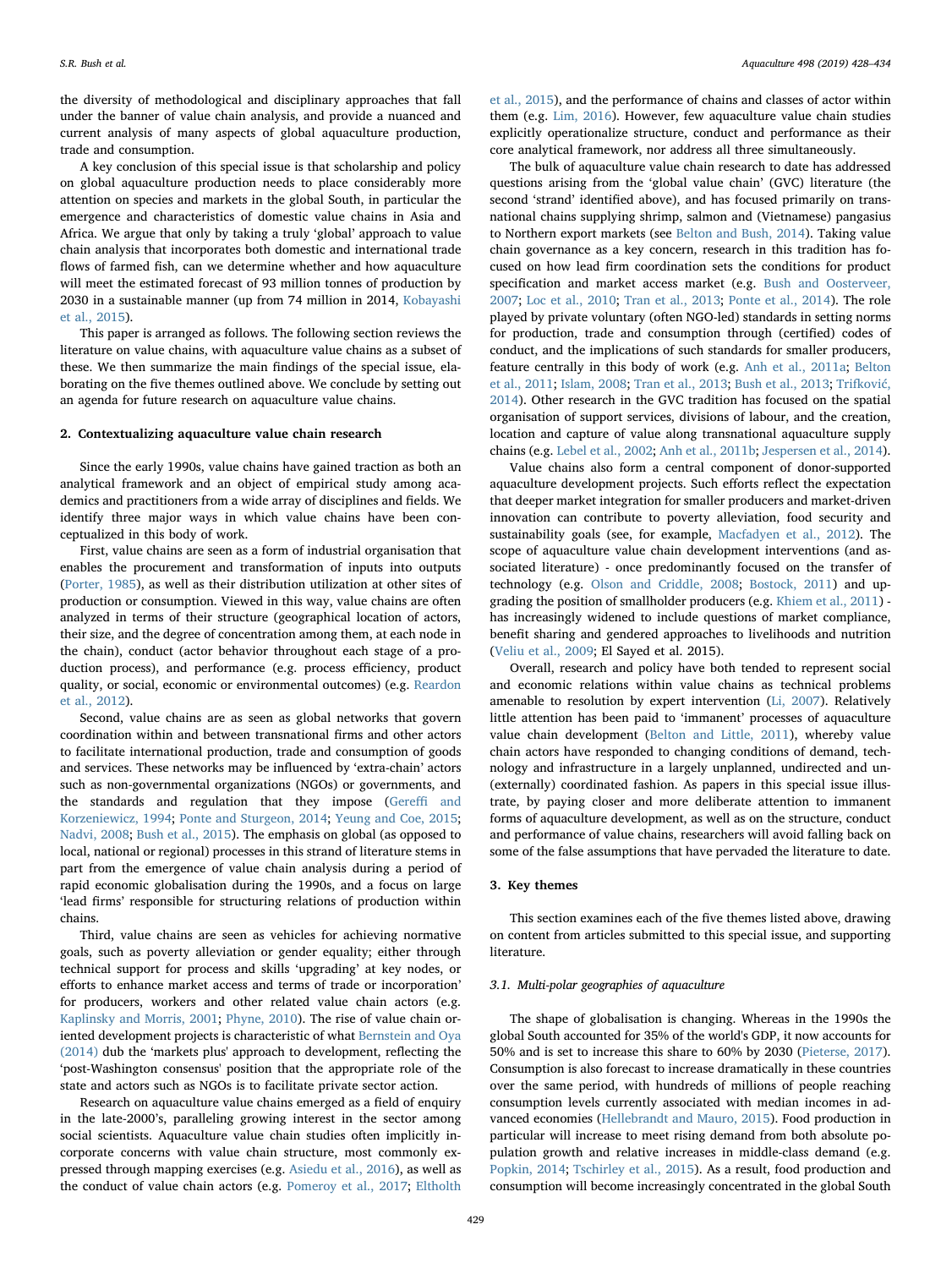- in terms of volume and value, and (cross-border) investment and trade.

As the papers in this special issue highlight, the global shape of aquaculture production, trade and consumption reflects these changes. Instead of focusing on the core group of species that make up North-South trade, contributors to the special issue have turned their attention to the extent and structure of the industry within the global South. This does not imply certain aquaculture value chains or value chain segments will not remain global – production has expanded to 200 countries and territories ([FAO 2018\)](#page-5-15) and trade in feed ingredients (including, but not limited to, fish meal, fish oil, meat and bone meal and soy) remains highly international [\(Tacon and Metian, 2015\)](#page-6-27). Instead, as highlighted by nearly every paper in this special issue, it means that aquaculture production, trade and consumption is far more diverse than a 'uni' or 'bi'-polar North-South trade, driven by lead firms in the European Union and United States. The industry is instead 'multi-polar' - reflecting a diffusion of sources of demand and sites of production, with predominantly Asian economies driving a South-South mode of economic globalisation (see [Horner, 2016](#page-6-28); [Pieterse, 2017\)](#page-6-0).

Multi-polarity also reflects the plurality of social and regulatory drivers that shape the structure and governance of value chains [\(Ponte,](#page-6-29) [2014\)](#page-6-29). For aquaculture, such drivers include the diversity of species, categories of producers and the values and qualities that structure production, trade and consumption. While several papers in this special issue address the North-South trade of these species ([Bush, 2018](#page-5-16); [Pham](#page-6-30) [et al., 2017;](#page-6-30) [Little et al., 2018\)](#page-6-31), others highlight the importance emerging South-South trade. For instance, the trade in pangasius produced in Andhra Pradesh with other parts of India and South Asia ([Belton et al., 2018](#page-5-1)) and the appreciation for Filippino tambak-produced shrimp in East Asian markets (Miahle et al. 2018). Other papers focus on the contribution of a variety of freshwater species to domestic markets in South and Southeast East Asia (e.g. [Hernandez et al., 2018\)](#page-5-17) and (filling a previous gap in the literature) Africa [\(Kaminski et al.,](#page-6-32) [2018;](#page-6-32) [Kassam and Dorward, 2017\)](#page-6-33).

Finally, multi-polarity is also observed in the diffusion of regulatory drivers shaping aquaculture that go beyond lead firms setting product specifications and contracts for suppliers. As highlighted by [Little et al.](#page-6-31) [\(2018\)](#page-6-31) and Mialhe [et al. \(2018\)](#page-6-34) in this issue, categories of values and qualities originating from markets in the global North often do not correspond with the social conditions of production in the global South. As a consequence, market-based forms of governance based on Northern norms are losing leverage with the rise of alternative markets emerging such as China, as well as Southern domestic markets, which are demanding alternative criteria to those currently included in international eco-certification. This raises questions about what norms will hold the greatest influence over aquaculture production in future.

## 3.2. Diversity and scale

Aquaculture is characterised by its extreme diversity of species, culture systems and scale of production. Research and development policy has, however, commonly simplified these this diversity in two directions. First, as small-scale rural culture systems (including rice fields and homestead and community ponds) that contribute directly to the livelihoods and food security of producing households (e.g. [Bondad-](#page-5-18)[Reantaso and Subasinghe, 2013\)](#page-5-18). Second, as 'intensive', 'large scale' and 'export orientated' production that contributes to national incomes, but compromises local livelihoods and food security, due to a combination of industrial concentration, displacement, environmental degradation, competition for resources and focus on production of high value species for export and wealthy urban consumers (e.g. [Nayak and](#page-6-35) [Berkes, 2011;](#page-6-35) [Golden et al., 2016\)](#page-5-19). The papers in this special issue highlight how such simplified narratives of who benefits/loses and how are outdated in at least two ways.

First, the polarised focus on small vs. large scale production needs to be replaced with more nuanced, representative categories, based on

ownership structure of farms and relations of production. [Gonzalez-](#page-5-20)[Poblete et al. \(2018\)](#page-5-20) analysis of Chile's blue mussel farming sector shows how large firms, typically with multiple located farms dominate farm output, but coexist with micro and small farms owned by individuals and companies which constitute 80% of registered producers and exhibit higher mean levels of productivity. [Belton et al. \(2018\)](#page-5-1) identify a similar dualistic farm size structure in Myanmar, with a 'new' class of small-medium commercial farms emerging in spite of regulatory constraints, in a policy environment that historically favoured industrial-scale farms. These studies point to the potential for domestically oriented production to confound assumptions that ownership will inevitably concentrate over time (cf. [Khiem et al., 2011;](#page-6-22) [Asche](#page-5-21) [et al., 2013\)](#page-5-21). Instead a mosaic of production systems co-exist across a spectrum of intensification that some have argued is likely to endure in the face of consolidation and standardisation ([Belton and Little, 2008](#page-5-22)). As argued in the paper by [Little et al. \(2018\),](#page-6-31) this observation is important as it shows that the push for sustainable intensification of aquaculture can be more inclusive than often assumed.

Second, access to benefits derived from aquaculture is also highly variegated and often indirect. [Belton et al. \(2018\)](#page-5-1) outline how, in contrast to large extensive farms that tend to be operated by absentee owners, small and medium commercial farms are locally owned and managed, providing significant opportunities for wage labourers. [Yi](#page-6-36) [et al. \(2016\)](#page-6-36) and [Saguin \(2018\)](#page-6-37) also highlight the importance of wage labour, but also outline various other ways in which access to aquaculture value chains is mediated, including credit, technology, tenure, and patronage. But the most dramatic case of alternative forms of access is illustrated by Miahle et al. (2018) in their study of shrimp tambaks in Manila Bay. They describe a highly organised system through which gleaners (mangangapa) from local communities access ponds after harvest to collect aquatic organisms, providing a livelihood to a highly marginalized group in these coastal areas.

## 3.3. A quiet revolution

Four papers in this special issue [\(Hernandez et al., 2018](#page-5-17); [Belton,](#page-5-23) [2016;](#page-5-23) [Saguin, 2018](#page-6-37); [Belton et al., 2018\)](#page-5-1) provide strong evidence for an urban domestic-market-driven "quiet revolution" as one of the defining characteristics of Asian aquaculture development. In doing so these papers provide a counterpoint to the 'export bias' in much of the GVC inspired aquaculture literature. This is underlined by Hernandez et al. who note that while Bangladesh is famed for its export oriented shrimp production (see [Kais and Islam, 2018](#page-6-38) in this issue), 94% of the country's aquaculture production is destined for domestic consumption. Saguin makes a similar case for the Philippines, as do [Kaminski et al., 2018](#page-6-32) for Zambia and [Kassam and Dorward, \(2017\)](#page-6-33) for Ghana.

Although each of these countries possess unique histories, geographies, political economies and agrarian structures that have influenced the specific configurations of aquaculture value chains (in terms, for example, of farm size, concentration of ownership at different nodes – c.f. [Mialhe et al., 2018](#page-6-34)), drivers, processes and outcomes of transformation share common features across countries. We identify seven key trends.

First, urbanization has stimulated demand for fish as wages have risen and diets have diversified, at the same time as capture fisheries landings per capita have declined. Aquaculture has emerged in response to the opportunities created. As reported by [Saguin \(2018\)](#page-6-37), urban areas also stimulate aquaculture by serving as sources of inputs and investment capital.

Second, the growth of farmed fish supply has been made possible by, and contributed to, the proliferation of non-farm enterprises throughout the value chain (many, though by no means all of them, small and medium scale enterprises). These provide essential inputs, logistics, trade, and other services to the farm segment of the chain (see [Belton et al., 2018](#page-5-1) and [Hernandez et al., 2018\)](#page-5-17), creating considerable demand for labour in clusters with high concentrations of these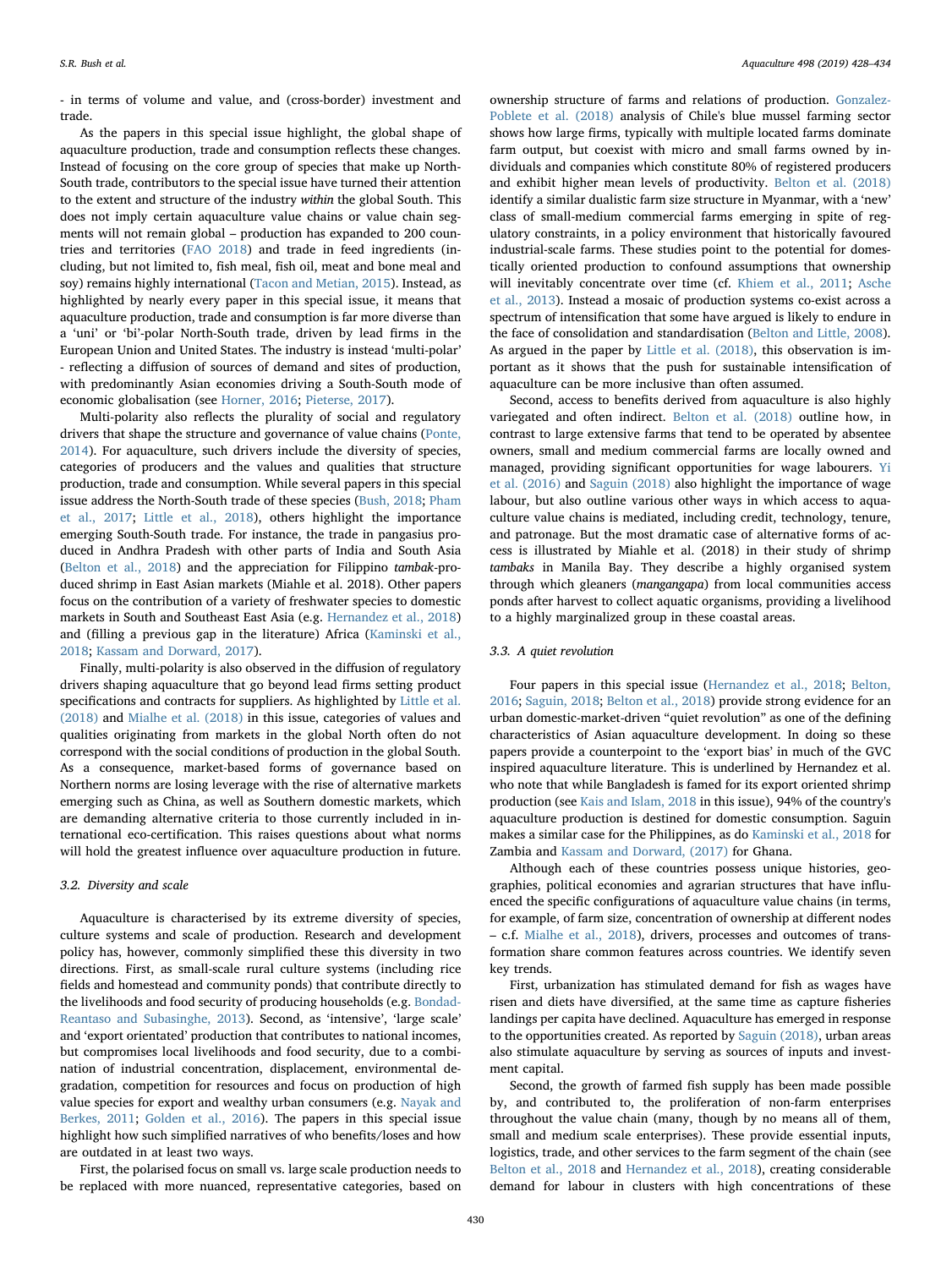#### businesses.

Third, farms and the businesses supporting them have emerged in a largely 'immanent' or 'unplanned' way (see [Belton and Little, 2011\)](#page-5-13), but have been supported by the provision of public infrastructure (e.g. roads, waterways, irrigation, wholesale markets). The most effective forms of intentional external intervention have been public investments during the nascent stages of aquaculture value chain development in the 1970s and 1980s, most notably (though not restricted to) the establishment of hatcheries (e.g. [Hernandez et al., 2018,](#page-5-17) Gonzales et al., 2018). Government policies governing land use have also exercised significant influence over aquaculture development (both facilitating and inhibiting), most notably in Myanmar ([Belton et al., 2018\)](#page-5-1) and Andhra Pradesh ([Belton, 2016](#page-5-23)).

Fourth, all value chains have undergone rapid technological change in all segments as they have modernized. This has been due both to spontaneous experimentation and invention by value chain actors, and induced innovation in response to greater competition as a function of shrinking margins. Evidence for such innovation includes the growing use of pelleted feeds, and strategies such as deepening ponds, stocking fingerlings at ever larger sizes, and integration with poultry ([Belton](#page-5-1) [et al., 2018\)](#page-5-1). Off-farm, innovations such as the production and use of ice and insulated boxes have extended the length of time for which harvested fish can be kept fresh or live, contributing to the lengthening of value chains downstream ([Belton et al., 2018;](#page-5-1) [Belton et al., 2017a,](#page-5-24) [2017b\)](#page-5-24). Upstream in the chain, aeration systems and modification of boats for transport of fingerling have extended the distance between hatcheries and farms (by more than 1200 km from West Bengal to Andhra Pradesh in the Indian case), enabling a specialized division of labour to emerge between different locations [\(Belton et al., 2017a,](#page-5-24) [2017b;](#page-5-24) [Belton et al., 2018\)](#page-5-1).

Fifth, structural changes have occurred throughout the chain as farms and related firms have proliferated and become more specialized (as individual enterprises) and diversified (in aggregate). Occasionally (such as in the case of Indian pangasius) they have become more concentrated in certain nodes, or vertically integrated across them. Dynamic processes of continuous innovation and technological change are omnipresent in most aquaculture value chains, reflecting in part their relatively 'immature' status in comparison to longer established components of the food system. This is apparent in [Yi et al. \(2016\)](#page-6-36) study of Indonesian shrimp, [Kaminski et al. \(2018\)](#page-6-32) and [Kassam and](#page-6-33) [Dorward, 2017](#page-6-33) studies of Zambia and Ghana, and [Asche et al.](#page-5-25)'s (2018) study of Norwegian salmon.

Sixth, product differentiation has occurred over time in line with the product cycle, as species become commoditized, prices have fallen, and new 'niche' species have been introduced as alternatives, ultimately undergoing commoditization themselves [\(Hernandez et al., 2018\)](#page-5-17). In all cases, this process (along with improved production and logistical efficiencies that occur with commoditization and modernization) has resulted in farmed fish becoming accessible to greater numbers of low income consumers (see [Kassam and Dorward, 2017](#page-6-33); [Saguin, 2018](#page-6-37); [Belton et al., 2018\)](#page-5-1).

Seventh, in all cases, development pathways are forged in the context of pre-existing relations of class, power and gender that structure access to productive resources (land, capital, technology), but have also contributed to the reworking of these relations, sometimes deepening existing inequalities, sometimes attenuating them (e.g. [Belton](#page-5-26) [et al., 2016](#page-5-26); [Belton et al., 2017a, 2017b](#page-5-24)). These political-economic dimensions, though present in all the cases addressed by papers in this special issue, and tackled by [Kruijssen et al. \(2018\)](#page-6-39) and [Saguin \(2018\)](#page-6-37), require more explicit recognition, attention and integration into future aquaculture value chain research.

## 3.4. Value chain performance and equity

The themes addressed in the three preceding sub-sections focus primarily on value chain structure and actor conduct, but deal less

directly with how chains perform, in terms of outcomes for those incorporated into or remaining outside of them.

These latter questions are a key concern identified by [Kruijssen et al.](#page-6-39) [\(2018\)](#page-6-39) in their review of literature on women's involvement in aquaculture value chains, covering gender division of labour, distribution of benefits, access and control over assets and resources, social norms, and power relations and governance. The review reveals that men and women are not necessarily able to participate in aquaculture value chains in the same ways, and the benefits of doing so may not be evenly distributed between them. Downstream nodes of aquaculture value chains are shown to have different gendered patterns of employment than the production nodes, with women typically much better represented in the latter, in low paid and insecure work. The challenge for women to balance (unpaid) domestic work with economic responsibilities is also underscored. The review also draws attention to a general lack of high quality and consistent gender disaggregated data on employment, incomes and wages in aquaculture value chains. This lack of data impedes gender analysis and the development of gender sensitive policies.

The distribution of economic benefits arising from participation in aquaculture value chains is central to [Kassam and Dorward, \(2017\)](#page-6-33) paper. This estimates local economic multipliers generated in Ghana's rural non-farm economy by different types of aquaculture (medium scale cage culture, versus small-scale pond farming), accounting for both employment and incomes generated on-farm and via 'production linkages' that create demand for products and services above and below the farm in the chain. Their results show that indirect impacts of aquaculture on poverty, primarily through farm employment and pond digging, are greater than direct gains obtained by farmers. The paper's analysis also complicates an emerging narrative that suggests commercial small and medium enterprises have greater indirect impacts on poverty than small-scale producers (e.g. [Belton et al., 2011\)](#page-5-9), by indicating that well managed small-scale pond farms, best referred to as 'commercial micro enterprises' create a larger multiplier effect than either commercial cage farms or low input subsistence ponds.

The questions of how short-term climate shocks and long-term climate change interact with food supply chains linking producing and consuming areas, is an emerging issue with important implications for food security ([Reardon and Zilberman, 2018](#page-6-40)). [Kais and Islam's \(2018\)](#page-6-38) study evaluates how shrimp producers in Bangladesh, located at the bottom of a buyer-driven commodity chain have responded to increasing climate vulnerability, and explores whether their adaptation and coping strategies build resilience. They document the impacts of a wide variety of climatic conditions and phenomena - including cyclones and storm surges, increasing temperatures, drought, heavy rainfall, and salinity ingress and sea-level rise - on shrimp farming, and adaptive responses to these challenges on the farm, and in farming households. Some coping strategies adopted on farm such as deepening ponds of raising dykes can be considered adaptive. However, many strategies deployed by households to cope with climate induced shocks (e.g. meal skipping, borrowing informally or selling productive assets) appear to be instances of maladaptation, that facilitate survival in the short term, but undermine resilience over the long run.

Murshed-e-Jahan et al.'s (2018) paper is the only one in the collection to address the effects of interventions intended to improve the performance of aquaculture value chains (in this case, for carp, in Bangladesh and Nepal). The study assesses the impact of the 'participatory market chain approach' (PMCA) value chain development methodology. PMCA aims to foster pro-poor innovations in value chains by systematically engaging value chain actors and institutions external to the chain in identifying and assessing market opportunities, and developing commercial, technical and institutional innovations to meet them. The paper combines qualitative and quantitative monitoring techniques to offer a multi-faceted picture of how impact was generated and distributed through the intervention process over the life of the project, drawing on the perceptions of project participants. This calls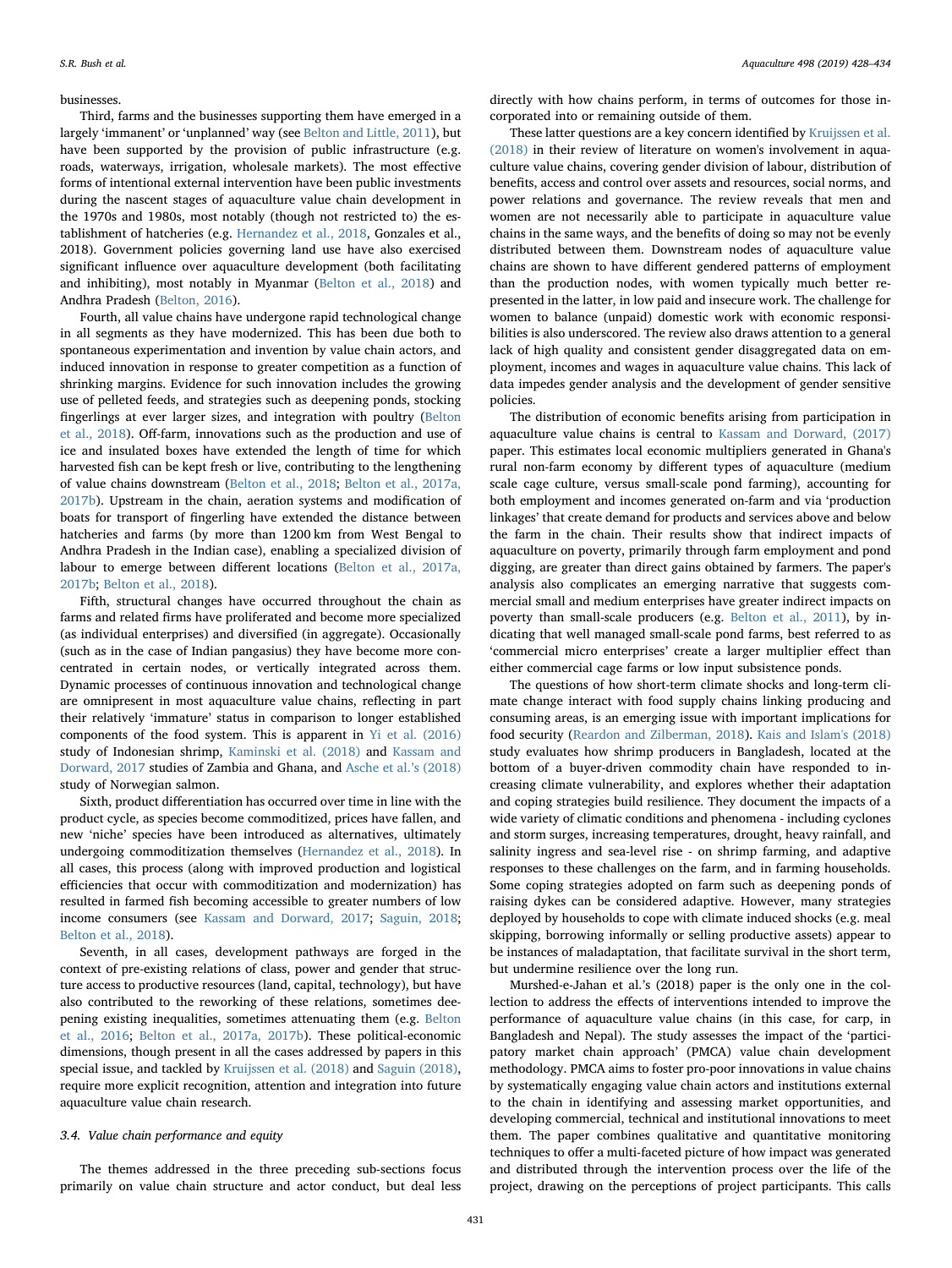attention to the role of diverse methodologies in studying different facets of value chains.

## 3.5. Governing innovation

For the aquaculture industry to make an ongoing and sustainable contribution to food security the industry will need to continue to innovate across multiple 'sites' and through multiple modes of innovation. But as demonstrated by Joff[re et al. \(2017\),](#page-6-41) research on aquaculture innovation has to date overwhelmingly focused on technology transfer and standardisation at the farm-level; as illustrated by [Samerwong et al. \(2018\)](#page-6-42) in Thailand and [Kassam and Dorward \(2017\)](#page-6-33) in Ghana. Instead, Joffre et al. argue for systems and value chain approaches to innovation management that foster 'multi-directional' interactions between producers, SMEs and government (see also [Murshed-E-Jahan et al., 2018\)](#page-6-43). These approaches redirects the focus of research and policy from a collective pre-occupation with the farm (as illustrated by [Mialhe et al., 2018\)](#page-6-34) to take better account of the social, economic and political context within which production takes place, as illustrated by [Little et al.](#page-6-31)'s (2018) approach for understanding innovation for sustainable intensification.

Innovation management for aquaculture can also take much inspiration from other agro-food sectors. [Asche et al. \(2018\),](#page-5-25) for example, argue that as aquaculture value chains modernize they will become increasingly comparable with those in other agro-industrial sectors. The Norwegian salmon industry, they argue, could make considerable efficiency gains by taking lessons from the industrial organisation chicken value chains. They also note that the tendency toward vertical integration and economies of scale in both salmon and chicken production have led to considerable consolidation among processing and marketing firms. But as noted by [Bush, \(2018\)](#page-5-16), it is not clear that all aquaculture sectors will tend toward vertical integration given the different production risk profiles. The capacity of many SMEs in the South to take up new innovations, while expanding, remains dependent on greater coordination by chain actors with, among others, the state (a relationship that the Norwegian salmon industry has benefited from for the last three decades, see [Asche et al., 1999](#page-5-27)). Returning to Joffre et al., the modes of interaction needed innovation, and not technology transfer alone, therefore appear central for success across the entire value chain.

Finally, integrated approaches to innovation raise questions around the role of certification (either international certification or national Better Management Practices, see [Samerwong et al., 2018](#page-6-42); [Kassam and](#page-6-33) [Dorward, 2017](#page-6-33)) as 'hands off' modes of governance to incentivise supplier upgrading (see for e.g. [Guðmundsson and Wessells 2000](#page-5-28)). As [Pham et al. \(2017\)](#page-6-30) outline, it remains unclear to what extent price signals from certification are transmitted down chains from buyers to producers. Furthermore, certification may be more successful where producers are provided assistance to upgrade through greater degrees of 'developmental' coordination with both buyers and government (Bush, 2018; [Ivarsson and Alvstam, 2010\)](#page-6-44). While such approaches have been integrated into some North-South value chains, in the form of so called 'aquaculture improvement projects' (see [Pekdemir et al., 2016](#page-6-45)), it remains to be seen whether or how similar modes of support will emerge in the context of domestic and South-South trade. Alternatively, as argued by [Samerwong et al. \(2018\)](#page-6-42) more inclusive forms of upgrading may ultimately be achieved through national, state-controlled standards. But to be successful, these national standards need to gain greater credibility among both producers and (global and domestic) buyers (see [Samerwong et al., 2017\)](#page-6-46).

## 4. New frontiers for aquaculture value chain analysis

The papers in this special issue offer a state of the art insight to how a value chain approach is being applied to understand the development and sustainability of aquaculture. The papers collectively offer an

improved understanding of the organisation and drivers underpinning the ongoing development of aquaculture as the fastest growing food sector in the world. They do so by bringing together a diverse set of approaches that together make visible the structure, performance and conduct of actors embedded in aquaculture value chains.

The overall conclusion drawn from this collection is that the aquaculture industry is undergoing a 'quiet revolution' based on the expansion of production, trade and consumption in the global South. The papers are, as such, a start at furthering our understanding of 90% of global production that has hitherto only attracted 10% of scholarly attention [\(Belton and Bush, 2014\)](#page-5-0). Recognising the multi-polarity of aquaculture value chains means research has to go beyond issues of marginalization and governance so prevalent in the global value chain literatures. Instead research should focus on neglected categories of chain actors, modes of production and regulation that affect the formation of value, sector wide innovation, access to fish and environmental sustainability. Doing so will not only provide a clearer understanding of what shape and function these chains take, but also assist in the design of public and private development interventions aimed at the further expansion or regulation of aquaculture.

It is also clear that a diversity of theoretical, methodological and disciplinary approaches coalesce under the label of value chain analysis. This makes value chain analysis well suited to not only to address the diversity and rapid expansion of the industry, but also provide integrated analyses of the sector's contribution to food security, poverty alleviation and social and environmental sustainability. Continued efforts should be made to bring these dimensions together through value chain research, highlighting the synergies and trade-offs needed to make the sector's future expansion sustainable.

Despite covering considerable ground, there are also some conspicuous gaps in the analysis presented in this special issue. To address these, we identify eight new directions for aquaculture value chain research.

First and foremost, none of the papers in this special issue focus on China. This is not only conspicuous because China is the largest producer in the world, but also one of the major processors of seafood products - both for their own domestic market and export. As the China state and Chinese companies continue to increase their influence around the world, the county's role in global aquaculture value chains will only become more important. This opens up considerable opportunity for research to understand what effect China will have on all facets of the aquaculture industry in any of the dimensions.

Second, consumption has received little attention beyond macrolevel analysis of trade flows. As argued for other food sectors (see [Spaargaren et al., 2013\)](#page-6-47), there is much to be gained from analyzing consumption as a set of social practices. Doing so can reveal more about changing demand for fish than the literature currently focused on food safety and marketing. For example, research can address how aquaculture species are being incorporated into fish based and/or fish dependent cuisines that have traditionally relied on fish harvested from wild stocks, and the substitution of farmed fish into rural, urban and even luxury forms of fish consumption (e.g. [Fabinyi, 2012](#page-5-29)). Studies can also address how more diversified demand for aquaculture products can be promoted, and how these changing practices can be translated into new systems of provision all the way up value chains to producers.

Third, more attention is needed on the wellbeing of actors operating at different aquaculture value chain nodes and on the dynamics of agrarian change associated with value chain development and transformation. Building on the review [Kruijssen et al. \(2018\),](#page-6-39) research should focus on on how gendered relations throughout the value chain affect the terms and value of employment, which turn affect the familial and reproductive expectations of those working in the industry (e.g. [Resurreccion and Sajor, 2010](#page-6-48)). As argued elsewhere (see [Bush et al.,](#page-5-30) [2017\)](#page-5-30), doing so can extend the attention of policy and research beyond a narrow interpretation of social sustainability in terms of unfree labour alone. Linking accounts of value chain transformation to [Bernstein's](#page-5-31)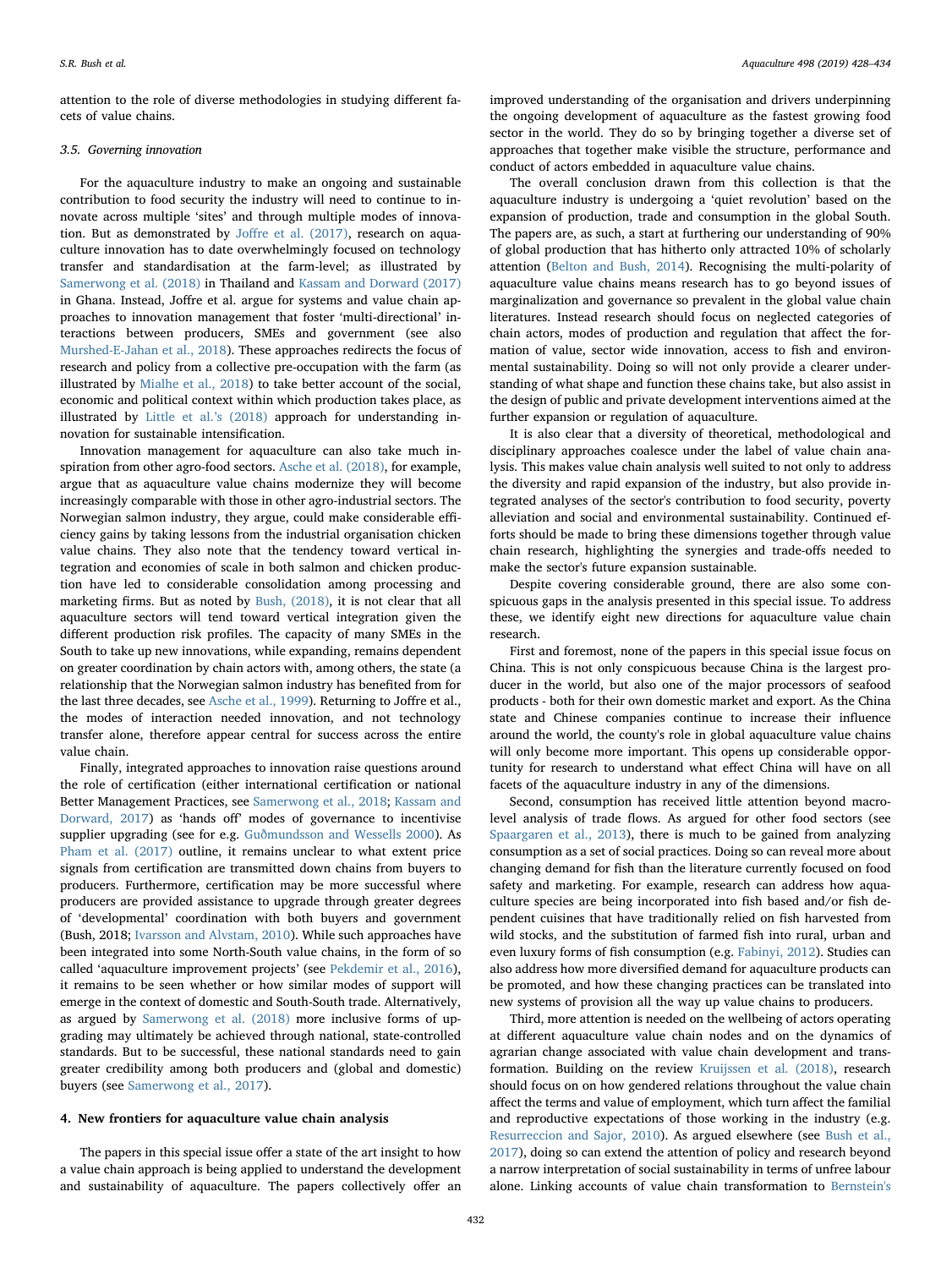S.R. Bush et al. *Aquaculture 498 (2019) 428–434*

[\(2010\)](#page-5-31) four key questions of agrarian political economy (who has what, who does what, who gets what, and what do they do with it?), also has the potential to yield deeper and more finely nuanced interpretations of which groups gain or lose from the process of aquaculture development and why.

Fourth, research is also needed on the blending or mixing of what have until now been considered opposable categories, practices and regulation over aquaculture production and trade. There is considerable amount of research that points out clear 'frictions' between modernized value chains and locally embedded social practices (see for example [Mialhe et al., 2018](#page-6-34)). But less work has gone into understanding how the modernities of food safety, labour and sustainability transparency, can be blended or mixed with existing practices. Building on [Little et al.](#page-6-31) [\(2018\),](#page-6-31) what opportunities are there then for 'mixed modernities' ([Spaargaren et al., 2005](#page-6-49)) in aquaculture value chains that, for instance, allow for expanded notions of sustainable and ethical aquaculture production? In short, can modernized mixtures in aquaculture value chains contribute to improved production efficiencies that benefit the environment and people?

Fifth, disruptive digital platforms (e.g. Ali Baba and Amazon) and technologies (e.g. blockchain) are entering into seafood trade and logistics. As digital platforms seek to virtualize value chains, creating direct links between producers and consumers, the performance, structure and conduct of value chains is set to change dramatically. It is unclear, however, who will ultimately benefit from these shifts, nor whether they can foster markets for sustainable aquaculture products. Some argue that these systems will democratize food systems to the benefit of small holders, while others argue they will lead to centralized control and modes of 'platform capitalism' (see [Srnicek, 2017\)](#page-6-50). Meanwhile, blockchain based technologies offer the prospect of enhanced traceability and transparency throughout supply chains, and thus have significant potential to transform sustainability governance, food safety regulation and consumer access to information, in ways that are only just beginning to unfold. Aquaculture scholars would do well to keep a close eye on these rapidly developing systems.

Sixth, there is a growing understanding of the role of landscape approaches for mitigating the impacts of aquaculture production, as an alternative to existing approaches to certification and regulation. While work to date on landscape models has focused largely on the collective organisation of farmers and zoning, attention to the potential role of international and domestic buyers is also growing. For example, what role can buyer contracts and consumer values play in supporting the capability of producers to organize beyond the level of the farm? Can buyers smooth out supply risk by organizing product sourcing from certified 'areas' rather than farms? What role can states play in mitigating production risks emanating beyond the farms? And how can new surveillance technologies be used to build up real-time landscape monitoring?

Seventh, the so called 'circular economy' is emerging as a key principle for the efficient use and reuse of material (waste) flows through value chains (see for e.g. [Strazza et al., 2015](#page-6-51)). One conspicuous gap that requires considerably more attention is the use of aquaculture related wastes and byproduct recovery. Aquaculture processors are already investing heavily in the technology and knowhow necessary to create 'secondary' value chains, to the extent that the output of food fish may become less important by value than by-products in some cases (see for example [Newton and Little, 2017](#page-6-52); [Stevens et al., 2018](#page-6-53)). To date, virtually no work has been done on the volume, value, structure, performance or conduct of these secondary chains.

Finally, this special issue argues for a move beyond simplifications and biases in research that have privileged narratives of North-South trade and small vs. large scale production. These biases have created a blind spot that the papers in this special issue have collectively begun to address. The challenge is then clear. Future value chain related research must be more rigorous, broader in geographical and theoretical scope, and more firmly grounded in the empirical realities of an increasingly

complex and multi-polar world if it is to yield insights that can inform more effective policy and practice, and by doing so ultimately contribute to shaping a more sustainable and equitable global aquaculture industry.

#### References

- <span id="page-5-8"></span>[Anh, P.T., Bush, S.R., Mol, A.P., Kroeze, C., 2011a. The multi-level environmental gov](http://refhub.elsevier.com/S0044-8486(18)31881-7/rf0005)[ernance of Vietnamese aquaculture: global certi](http://refhub.elsevier.com/S0044-8486(18)31881-7/rf0005)fication, national standards, local [cooperatives. J. Environ. Policy Plan. 13 \(4\), 373](http://refhub.elsevier.com/S0044-8486(18)31881-7/rf0005)–397.
- <span id="page-5-11"></span>[Anh, P.T., Dieu, T.T.M., Mol, A.P., Kroeze, C., Bush, S.R., 2011b. Towards eco-agro in](http://refhub.elsevier.com/S0044-8486(18)31881-7/rf0010)[dustrial clusters in aquatic production: the case of shrimp processing industry in](http://refhub.elsevier.com/S0044-8486(18)31881-7/rf0010) [Vietnam. J. Clean. Prod. 19 \(17\), 2107](http://refhub.elsevier.com/S0044-8486(18)31881-7/rf0010)–2118.
- <span id="page-5-27"></span>[Asche, F., Guttormsen, A.G., Tveterås, R., 1999. Environmental problems, productivity](http://refhub.elsevier.com/S0044-8486(18)31881-7/rf0015) [and innovations in Norwegian salmon aquaculture. Aquac. Econ. Manag. 3 \(1\),](http://refhub.elsevier.com/S0044-8486(18)31881-7/rf0015) 19–[29](http://refhub.elsevier.com/S0044-8486(18)31881-7/rf0015).
- <span id="page-5-21"></span>[Asche, F., Roll, K.H., Sandvold, H.N., Sørvig, A., Zhang, D., 2013. Salmon aquaculture:](http://refhub.elsevier.com/S0044-8486(18)31881-7/rf0020) [Larger companies and increased production. Aquac. Econ. Manag. 17 \(3\), 322](http://refhub.elsevier.com/S0044-8486(18)31881-7/rf0020)–339.
- <span id="page-5-25"></span>[Asche, F., Cojocaru, A.L., Roth, B., 2018. The development of large scale aquaculture](http://refhub.elsevier.com/S0044-8486(18)31881-7/rf0025) [production: a comparison of the supply chains for chicken and salmon. Aquaculture](http://refhub.elsevier.com/S0044-8486(18)31881-7/rf0025) [493 \(1\), 446](http://refhub.elsevier.com/S0044-8486(18)31881-7/rf0025)–455.
- <span id="page-5-5"></span>[Asiedu, B., Failler, P., Beyens, Y., 2016. Enhancing aquaculture development: Mapping](http://refhub.elsevier.com/S0044-8486(18)31881-7/rf0030) [the tilapia aquaculture value chain in Ghana. Rev. Aquac. 8 \(4\), 394](http://refhub.elsevier.com/S0044-8486(18)31881-7/rf0030)–402.
- <span id="page-5-23"></span>[Belton, B., 2016. Shrimp, Prawn and the Political Economy of Social Wellbeing in Rural](http://refhub.elsevier.com/S0044-8486(18)31881-7/rf0035) [Bangladesh. J. Rural. Stud. 45, 230](http://refhub.elsevier.com/S0044-8486(18)31881-7/rf0035)–242.
- <span id="page-5-0"></span>[Belton, B., Bush, S.R., 2014. Beyond net de](http://refhub.elsevier.com/S0044-8486(18)31881-7/rf0040)ficits: new priorities for an aquacultural [geography. Geogr. J. 180 \(1\), 3](http://refhub.elsevier.com/S0044-8486(18)31881-7/rf0040)–14.
- <span id="page-5-26"></span>[Belton, B., Bush, S.R., Little, D.C., 2016. Aquaculture: Are farmed](http://refhub.elsevier.com/S0044-8486(18)31881-7/rf3000) fish just for the [wealthy? Nature 538 \(7624\), 171](http://refhub.elsevier.com/S0044-8486(18)31881-7/rf3000).
- <span id="page-5-22"></span>[Belton, B., Little, D., 2008. The Development of Aquaculture in Central Thailand: do](http://refhub.elsevier.com/S0044-8486(18)31881-7/rf0045)[mestic demand versus Export-led production. J. Agrar. Chang. 8 \(1\), 123](http://refhub.elsevier.com/S0044-8486(18)31881-7/rf0045)–143.
- <span id="page-5-13"></span>[Belton, B., Little, D.C., 2011. Immanent and interventionist inland Asian aquaculture](http://refhub.elsevier.com/S0044-8486(18)31881-7/rf0050) [development and its outcomes. Development Policy Review 29 \(4\), 459](http://refhub.elsevier.com/S0044-8486(18)31881-7/rf0050)–484.
- <span id="page-5-9"></span>[Belton, B., Haque, M.M., Little, D.C., 2011. Certifying cat](http://refhub.elsevier.com/S0044-8486(18)31881-7/rf0055)fish in Vietnam and Bangladesh: [who will make the grade and will it matter? Food Policy 36 \(2\), 289](http://refhub.elsevier.com/S0044-8486(18)31881-7/rf0055)–299.
- <span id="page-5-24"></span>[Belton, B., van Asseldonk, I., Bush, S.R., 2017a. Domestic Crop Booms, Livelihood](http://refhub.elsevier.com/S0044-8486(18)31881-7/rf0060) [Pathways and Nested Transitions: Charting the Implications of Bangladesh's](http://refhub.elsevier.com/S0044-8486(18)31881-7/rf0060) [Pangasius Boom. J. Agrar. Chang. 17 \(4\), 694](http://refhub.elsevier.com/S0044-8486(18)31881-7/rf0060)–714.
- [Belton, B., Padiyar, A., Ravibabu, G., Rao, K.G., 2017b. Boom and bust in Andhra](http://refhub.elsevier.com/S0044-8486(18)31881-7/rf0065) [Pradesh: Development and transformation in India's domestic aquaculture value](http://refhub.elsevier.com/S0044-8486(18)31881-7/rf0065) [chain. Aquaculture 470, 196](http://refhub.elsevier.com/S0044-8486(18)31881-7/rf0065)–206.
- <span id="page-5-1"></span>[Belton, B., Hein, A., Htoo, K., Kham, L.S., Phyoe, A.S., Reardon, T., 2018. The emerging](http://refhub.elsevier.com/S0044-8486(18)31881-7/rf0070) [quiet revolution in Myanmar's aquaculture value chain. Aquaculture 493, 384](http://refhub.elsevier.com/S0044-8486(18)31881-7/rf0070)–394.
- <span id="page-5-31"></span>[Bernstein, H., 2010. Class Dynamics of Agrarian Change. Kumarian Press, Boulder,](http://refhub.elsevier.com/S0044-8486(18)31881-7/rf0075) [Colarado.](http://refhub.elsevier.com/S0044-8486(18)31881-7/rf0075)
- <span id="page-5-18"></span><span id="page-5-4"></span>Bernstein, H., Oya, C., 2014. [Rural futures. How much should markets rule?](http://refhub.elsevier.com/S0044-8486(18)31881-7/rf0080) London: IIED. [Bondad-Reantaso, M.G., Subasinghe, R.P., 2013. Enhancing the contribution of small](http://refhub.elsevier.com/S0044-8486(18)31881-7/rf0085)[scale aquaculture to food security, poverty alleviation and socio-economic develop-](http://refhub.elsevier.com/S0044-8486(18)31881-7/rf0085)
- <span id="page-5-12"></span>[ment. In: FAO Fisheries and Aquaculture Proceedings No. 31, \(Rome\)](http://refhub.elsevier.com/S0044-8486(18)31881-7/rf0085). [Bostock, J., 2011. The application of science and technology development in shaping](http://refhub.elsevier.com/S0044-8486(18)31881-7/rf0090)
- <span id="page-5-16"></span>[current and future aquaculture production systems. J. Agric. Sci. 149 \(S1\), 133](http://refhub.elsevier.com/S0044-8486(18)31881-7/rf0090)–141. Bush, [S.R., 2018. Understanding the potential of eco-certi](http://refhub.elsevier.com/S0044-8486(18)31881-7/rf0095)fication in salmon and shrimp
- <span id="page-5-7"></span>[aquaculture value chains. Aquaculture 493, 376](http://refhub.elsevier.com/S0044-8486(18)31881-7/rf0095)–383. [Bush, S.R., Oosterveer, P., 2007. The missing link: intersecting governance and trade in](http://refhub.elsevier.com/S0044-8486(18)31881-7/rf0100)
- [the space of place and the space of](http://refhub.elsevier.com/S0044-8486(18)31881-7/rf0100) flows. Sociol. Rural. 47 (4), 384–399.
- <span id="page-5-10"></span>[Bush, S.R., Belton, B., Hall, D., Vandergeest, P., Murray, F.J., Ponte, S., Oosterveer, P.,](http://refhub.elsevier.com/S0044-8486(18)31881-7/rf0105) [Islam, M.S., Mol, A.P., Hatanaka, M., Kruijssen, F., 2013. Certify sustainable aqua](http://refhub.elsevier.com/S0044-8486(18)31881-7/rf0105)[culture? Science 341 \(6150\), 1067](http://refhub.elsevier.com/S0044-8486(18)31881-7/rf0105)–1068.
- <span id="page-5-3"></span>[Bush, S.R., Oosterveer, P., Bailey, M., Mol, A.P., 2015. Sustainability governance of chains](http://refhub.elsevier.com/S0044-8486(18)31881-7/rf0110) [and networks: a review and future outlook. J. Clean. Prod. 107, 8](http://refhub.elsevier.com/S0044-8486(18)31881-7/rf0110)–19.
- <span id="page-5-30"></span>[Bush, S.R., Marschke, M.J., Belton, B., 2017. Labour, inclusiveness and the underlying](http://refhub.elsevier.com/S0044-8486(18)31881-7/rf0115) [vulnerabilities of working in Southeast Asia](http://refhub.elsevier.com/S0044-8486(18)31881-7/rf0115)'s seafood sector. In: McGregor, A., Law, [L., Miller, F. \(Eds.\), Handbook of Development in Southeast Asia, pp. 316](http://refhub.elsevier.com/S0044-8486(18)31881-7/rf0115)–329 [London: Routledge](http://refhub.elsevier.com/S0044-8486(18)31881-7/rf0115).
- <span id="page-5-6"></span>[Eltholth, M., Fornace, K., Grace, D., Rushton, J., Häsler, B., 2015. Characterisation of](http://refhub.elsevier.com/S0044-8486(18)31881-7/rf0130) [production, marketing and consumption patterns of farmed tilapia in the Nile Delta of](http://refhub.elsevier.com/S0044-8486(18)31881-7/rf0130) [Egypt. Food Policy 51, 131](http://refhub.elsevier.com/S0044-8486(18)31881-7/rf0130)–143.
- <span id="page-5-29"></span>[Fabinyi, M., 2012. Historical, cultural and social perspectives on luxury seafood con](http://refhub.elsevier.com/S0044-8486(18)31881-7/rf0135)[sumption in China. Environ. Conserv. 39 \(1\), 83](http://refhub.elsevier.com/S0044-8486(18)31881-7/rf0135)–92.
- <span id="page-5-2"></span>Gereffi[, G., Korzeniewicz, M. \(Eds.\), 1994. Commodity Chains and Global Capitalism.](http://refhub.elsevier.com/S0044-8486(18)31881-7/rf0140) [Praeger, Westport](http://refhub.elsevier.com/S0044-8486(18)31881-7/rf0140).
- <span id="page-5-15"></span>[FAO, 2018. State of World Fisheries and Aquaculture. Food and Agriculture Organisation](http://refhub.elsevier.com/S0044-8486(18)31881-7/rf2000) [of the United Nations, Rome](http://refhub.elsevier.com/S0044-8486(18)31881-7/rf2000).
- <span id="page-5-19"></span>[Golden, C., Allison, E.H., Cheung, W.W., Dey, M.M., Halpern, B.S., McCauley, D.J., Smith,](http://refhub.elsevier.com/S0044-8486(18)31881-7/rf0145) [M., Vaitla, B., Zeller, D., Myers, S.S., 2016. Fall in](http://refhub.elsevier.com/S0044-8486(18)31881-7/rf0145) fish catch threatens human health. [Nature 534 \(7607\), 317](http://refhub.elsevier.com/S0044-8486(18)31881-7/rf0145)–320.
- <span id="page-5-20"></span>[Gonzalez-Poblete, E., Ferreira, F.H., Silva, C.J., Cleveland, R.N., 2018. Blue Mussel](http://refhub.elsevier.com/S0044-8486(18)31881-7/rf0150) [Aquaculture in Chile: A Small or Large Scale Industry? Aquaculture 493, 113](http://refhub.elsevier.com/S0044-8486(18)31881-7/rf0150)–122.
- <span id="page-5-28"></span>[Gudmundsson, E., Wessells, C.R., 2000. Ecolabeling seafood for sustainable production:](http://refhub.elsevier.com/S0044-8486(18)31881-7/rf4000) implications for fi[sheries management. Marine Resource Economics 15 \(2\), 97](http://refhub.elsevier.com/S0044-8486(18)31881-7/rf4000)–113.
- <span id="page-5-14"></span>Hellebrandt, T., Mauro, P., 2015. [The Future of Worldwide Income Distribution](http://refhub.elsevier.com/S0044-8486(18)31881-7/rf0155). Working [Paper. Peterson Institute for International Economics, Washington DCUSA, pp.](http://refhub.elsevier.com/S0044-8486(18)31881-7/rf0155) 15–[17](http://refhub.elsevier.com/S0044-8486(18)31881-7/rf0155).
- <span id="page-5-17"></span>[Hernandez, R., Belton, B., Reardon, T., Hu, C., Zhang, X., Ahmed, A., 2018. The](http://refhub.elsevier.com/S0044-8486(18)31881-7/rf0160) "quiet